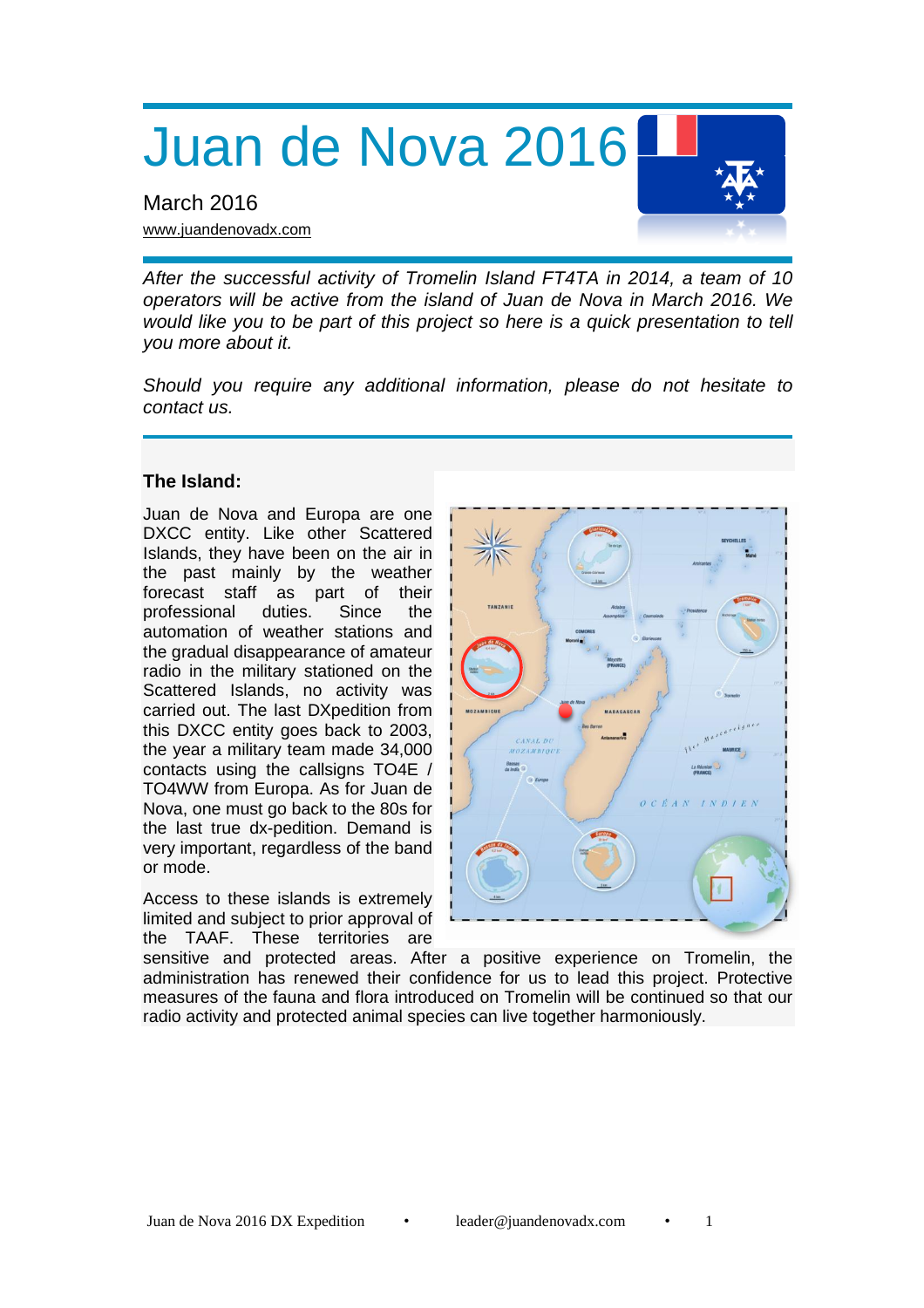

## **The project:**

The exact conditions and dates still need to be tweaked, but the main lines are already defined and validated. After taking into account all the constraints and imperatives, a team of 10 people has been allowed for a period of 15 days.

Our experience on Tromelin allows us to see the things that we clearly can reproduce and areas for improvement, taking into account the specific characteristics of the site and the restrictions imposed. We will need to consider the environmental impact of

our activity and ensure strict compliance of instructions.

Again, we will make every effort to allow a maximum of radio amateurs around the world to establish contact with Juan de Nova. Special attention will be given to the most difficult areas and to the low bands, especially underutilized in previous DXpeditions.

Like on Tromelin, we know that success can only be achieved by a small group with a very strong cohesion and shared past experiences. This group is already made. You'll find out soon on our website and the names/callsigns will be very familiar to you.



## **Equipment:**

Each of the 6 stations that will be set up on the island will be able to communicate in the 3 different modes. Operators and stations must be versatile. Each operating position will have an amplifier and a CW/RTTY interface.

In order to maximize the configuration of the location and more specifically the proximity of the ocean we intend to use monoband vertical antennas as well as VDA that have proven to give excellent results during top DXpeditions in the last few years. They also allow for a quick setup, which is an important criterion for a team of 10 people on location for only 15 days.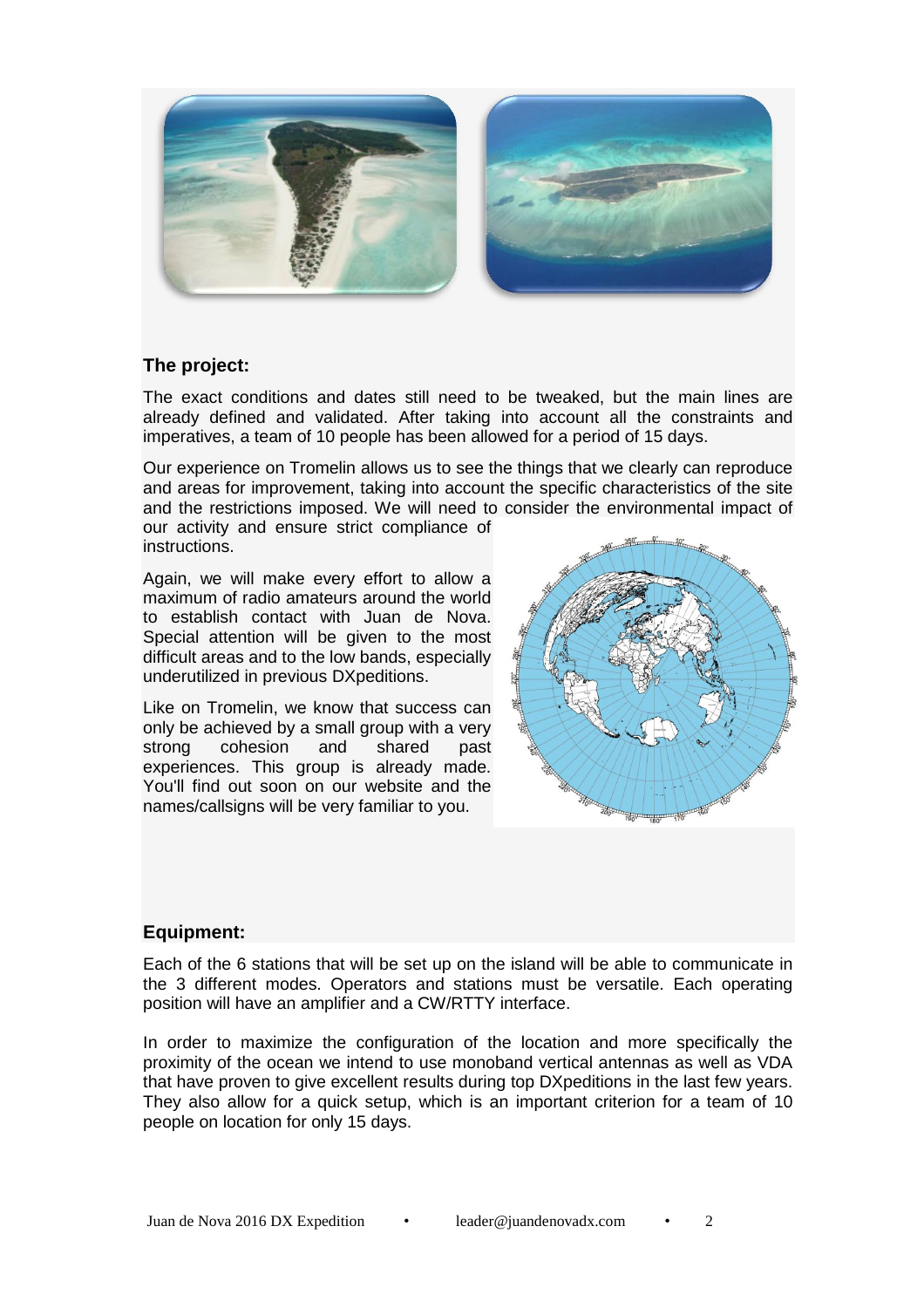#### Antennas:

160m: 26m Spiderbeam pole + hat 80m: 2x phased Spiderbeam poles 18m 40m: 4 square array 30m: 4 square array 20m: 2-elements Vertical Dipole Array 17m: 2-elements Vertical Dipole Array 15m: 2-elements Vertical Dipole Array 12m: 2-elements Vertical Dipole Array 10m: 2-elements Vertical Dipole Array RX antennas: beverages, splitter, filters





#### **Website:**



The team has bought the domain **juandenovadx.com**. Our webmaster is working daily on the project. In the preparatory phase the site will be the place to follow the progress of the project. We will upload articles, interviews, and pictures so that visitors will be kept abreast of our progress and of our monetary goals met.

Once the DXpedition has started our pilot stations and the operators will provide a continuous stream of news. As long as it is possible we will upload logs and pictures too. There will be a dedicated page on the site just for our sponsors as well as animated banners.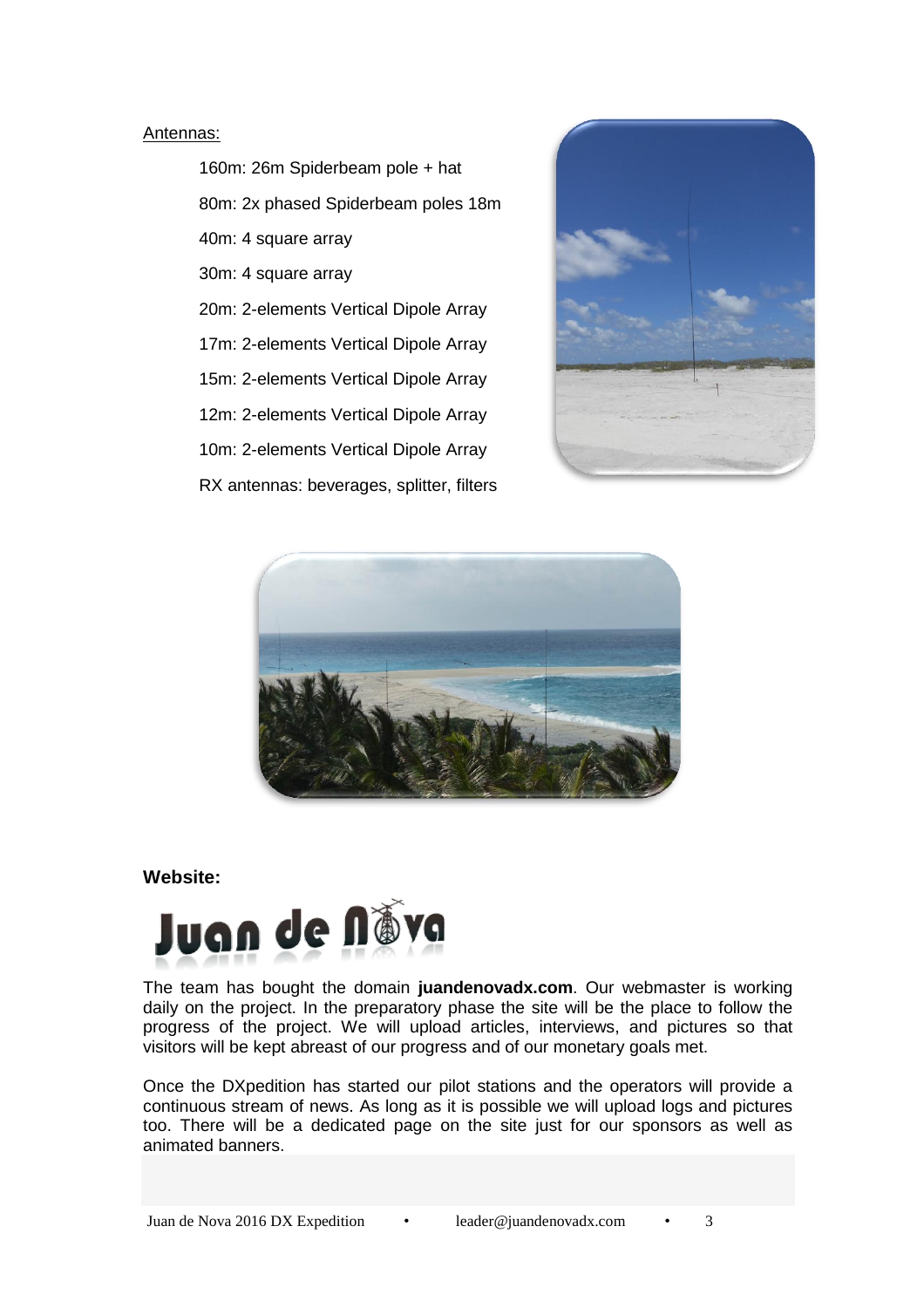# **Budget / Sponsoring:**

During the period going from late 2015 to early 2016, many projects for some Top 10 DXCC countries have been announced. Let's hope that all will be completed. This means that overall more funding will be needed in a short period of time.

The budget for this work is relatively large and greater than the one needed for FT4TA. Although some aspects are facilitated by the ability to dock with a boat, other constraints make things more complicated and therefore more expensive. Initial projections give an estimated budget of \$ 130,000 from Mayotte. Despite our optimization efforts, some items of expenditure are incompressible.

To carry out this project, we ask the entire community to renew their confidence by giving us their support, mainly financial. Many clubs, foundations and associations were with us in 2014 to achieve FT4TA. We hope that these generous sponsors can renew their efforts with this new expedition

In such an adventure the help of the ham radio community is extremely important. Although each member of the team has already brought personal funds we also need to call upon the international DX community to help us collect the necessary budget without which the DXpedtion would not take place.

This presentation file is going to be sent to numerous clubs, associations and foundations and will be available on our internet site during the preparatory phase.

Whatever the donation amount received we are deeply grateful for this gesture. If for whatever reason we had to cancel the operation (due to politics, safety, etc.) we are committed to reimbursing you of the entire amount that you would have donated. In order to ensure traceability we ask you to always mention your first and last name as well as your callsign.



# **How to become a sponsor for our operation?**

## *Commercial sponsors:*

To make sure that we have the most competitive equipment we have asked for commercial help. These companies are an essential link in the success of our expedition since it allows us to operate with the latest in technology that we don't always have access to.

Each of them will be mentioned and their logos will be well exposed on our site with a dedicated page about our sponsors as well as animated banners.

Our QSL card will also mention them as well as articles, summaries, videos and presentations.

*Contact: Florent MOUDAR F5CWU* [sponsors@juandenovadx.com](mailto:sponsors@juandenovadx.com)